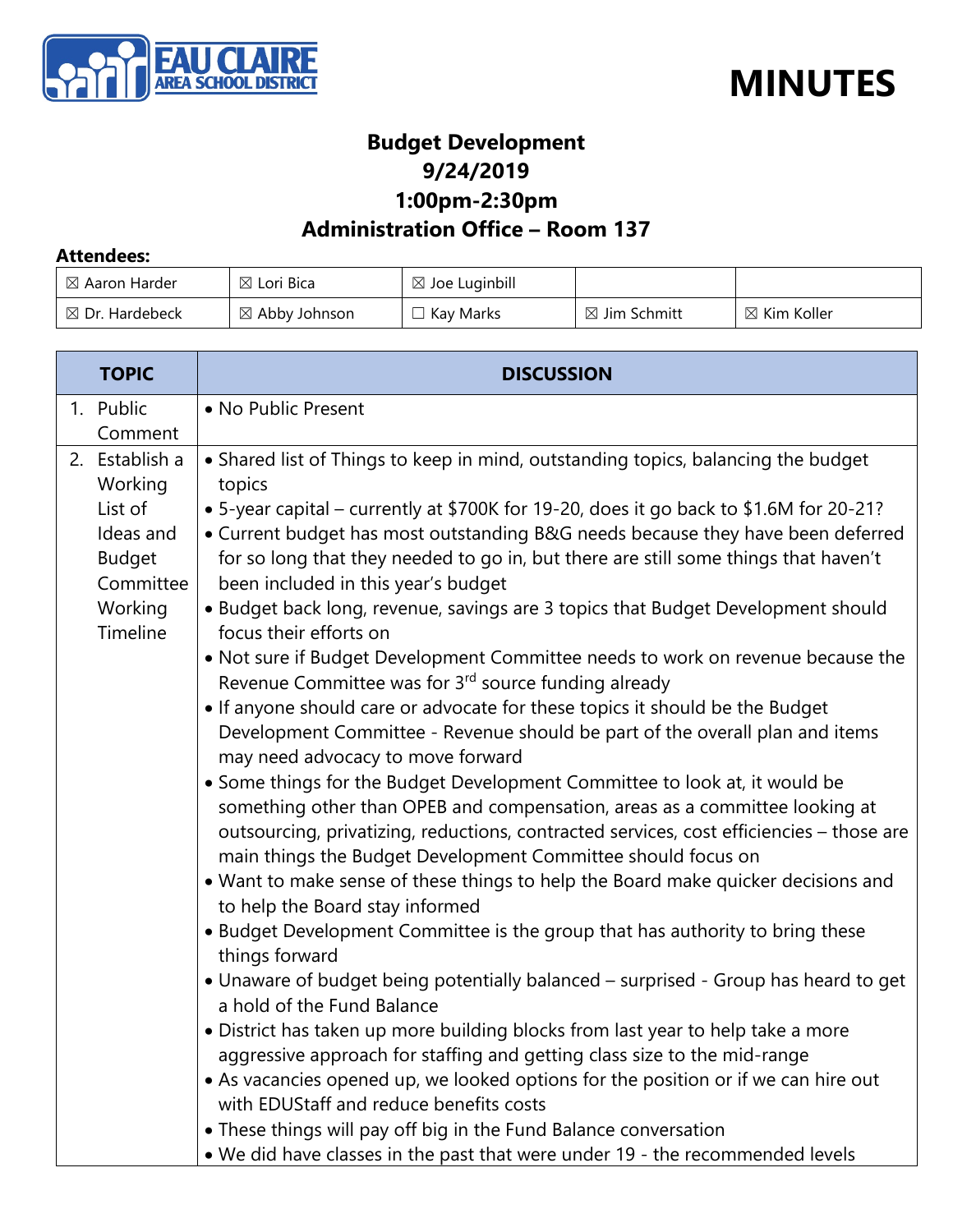## **MINUTES**

| <b>MINUTES</b>                                                                         |
|----------------------------------------------------------------------------------------|
| . We have been working to keep the classes at the mid-range and we aren't at a         |
| place to be able to have very small class sizes anymore                                |
| • Referendum helped us and without it we may be at class sizes of 35 students          |
| • We asked if they wanted people or programs? Overall feedback is that we want         |
| good people in front of our kids                                                       |
| • Leasing and deferring equipment have helped us to get a balanced budget              |
| • If we continue to apply our cost saving measures, we could be in a good place        |
| • Class size is relative depending on what you are learning/teaching                   |
| • Hear staff talking about large class sizes, more students than ever                  |
| • When you get used to having low class sizes, 4-5 kids could seem like a lot          |
| . We haven't been able to do all the things that we want to do                         |
| • Board can decide that we can go into the Fund Balance                                |
| • Draft of budget is providing for basic needs                                         |
| • List from the Board meeting on Monday is included in the Budget Development          |
| Committee working document                                                             |
| • Computer Equipment back log includes staff devices and auditorium equipment          |
| • The student iPads need to be updated because of state testing, but staff don't need  |
| them for testing - older versions are acceptable                                       |
| . We budgeted to lease a quarter of the laptops and all of the student iPads           |
| • There was some talk going into the State budget about 1:1 devices for $9th$ graders, |
| seemed counterintuitive to purchase if funding is going to be provided                 |
| • Foundation contribution, would this be better to come from the Budget                |
| Development Committee to the Board                                                     |
| • Foundation has asked to have an MOU with the district, the \$50,000 contribution     |
| would be part of that, seems from the beginning minutes it may have been a             |
| startup cost until they get up and running. Board would have to decide if and what     |
| they want to contribute                                                                |
| . We have seen other district's MOUs with Foundations. They don't include monetary     |
| contributions, include space and other non-monetary contributions                      |
| . We should include all of the in-kind donations that the district provides, space,    |
| printing, server, copies, etc.                                                         |
| • At the Foundation retreat seemed that if a contribution continues it will be at a    |
| dollar amount and then diminishing over time                                           |
| • Don't think that the Foundation had the history that it was a limited contribution   |
| • Make sense of the working lists and boil them down to get the details                |
| • Micro and macro timelines on 3 lists                                                 |
| • South Side expansion, 4k conversation, class size should be part of the conversation |
| • Articulating class size has a significant impact on budget and being able to talk    |
| about these things are helpful                                                         |
| • 5-year capital plan, \$4.1M is on the list for more important that should be on the  |
| radar, we normally spend \$1.6M. We will need to prioritize that outstanding list.     |
| • Things could change and we will need to see if anything on the list comes to the     |
| top - will be looking at in the next couple of months                                  |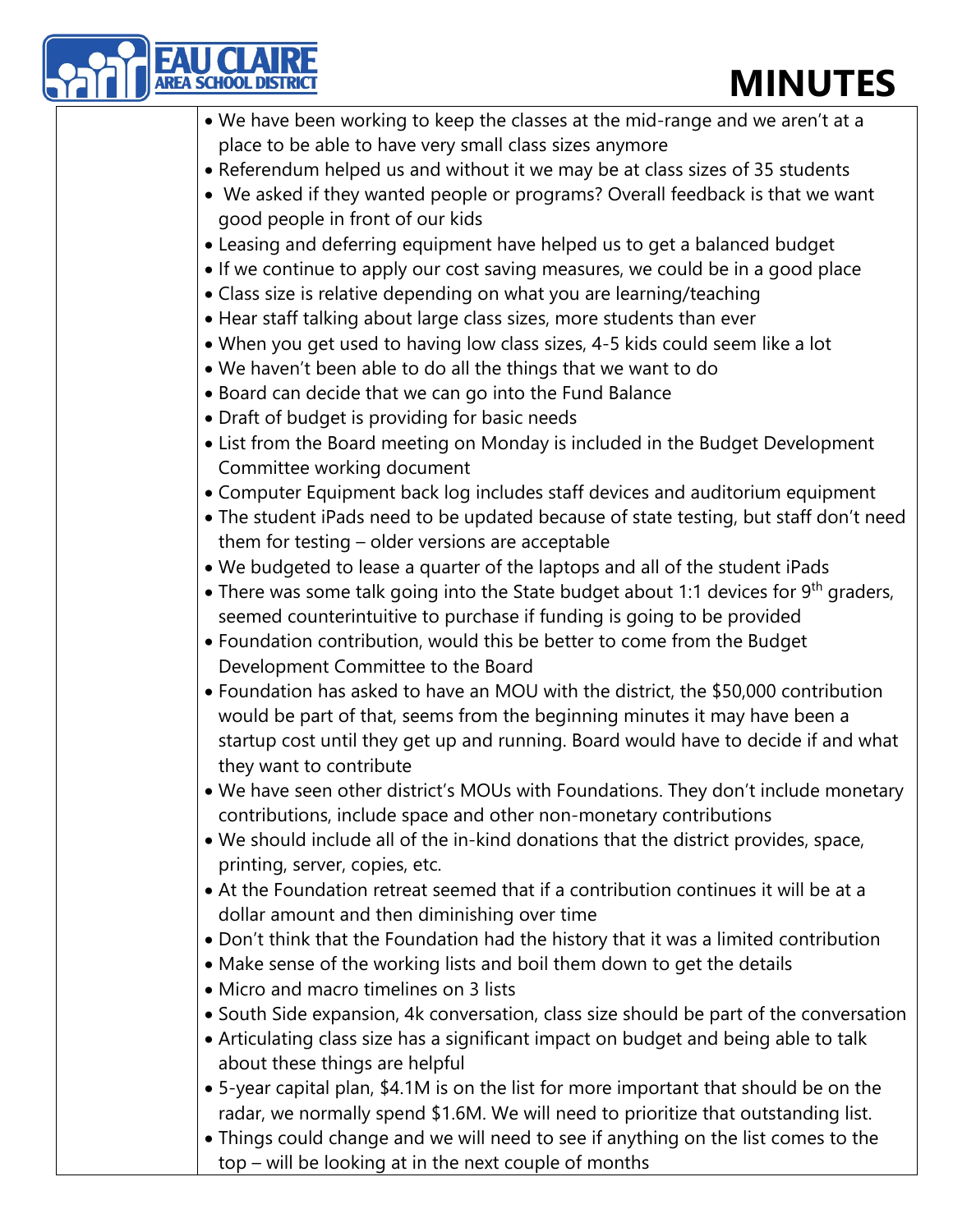## **MINUTES**

| <b>MINUTES</b>                                                                                                                                                                                                                                                                                                                                |
|-----------------------------------------------------------------------------------------------------------------------------------------------------------------------------------------------------------------------------------------------------------------------------------------------------------------------------------------------|
| • We know that all of those things will not be able to be done                                                                                                                                                                                                                                                                                |
| • \$2.2M for Roosevelt deferred maintenance and secure entrances, includes things<br>like roofing, flooring, fire alarm systems, ADA compliance items                                                                                                                                                                                         |
| • You can issue debt without a referendum - could Roosevelt maintenance be part of<br>that?                                                                                                                                                                                                                                                   |
| • Would announce that we are issuing debt, then the public has time to show<br>concerns, and after that you can issue debt, would need one of our financial people<br>to help with the prescribed process                                                                                                                                     |
| • Seems like we should have School Board and Demo & Trends Committee come up<br>with a long-term plan                                                                                                                                                                                                                                         |
| • What is the total amount that we can issue?                                                                                                                                                                                                                                                                                                 |
| • Can you get Budget Development the information regarding what to know, how<br>much can be issued, and what would the public have to do to stop issuance?<br>• Can Budget Development see the structure of what it could look like?                                                                                                          |
| . Would feel more comfortable if Demo & Trends and School Board weigh in on a<br>longer-term plan                                                                                                                                                                                                                                             |
| • If we can get the District into a better financial state, you may not need to issue<br>debt                                                                                                                                                                                                                                                 |
| • Budget Development Committee should look at the pros and cons of looking at<br>issuing debt now and later                                                                                                                                                                                                                                   |
| . We know what our needs are, community knows what our needs are, issuing debt<br>for things that are no brainers seems like a good idea, framing that with the rest of<br>the rational and showing our homework and what is coming up is important<br>• Board, District, Administration are being challenged by Roosevelt Parents to start   |
| the construction right away<br>• Eric has been talking about a 10-year comprehensive plan, School Board hasn't had                                                                                                                                                                                                                            |
| an opportunity to talk it through<br>• What are the next steps including clearly defining those and the dates?                                                                                                                                                                                                                                |
| • Check in on those dates to see if we are meeting our goals<br>• Demo & Trends has been given direction to wait to study the south side and 4K                                                                                                                                                                                               |
| until after the comprehensive study is complete<br>• Should Demo & Trends be involved with the study?<br>. Why is there hesitation for them being involved?                                                                                                                                                                                   |
| • There has been talk about the Board and P&G having a work session, could this be<br>involved too?                                                                                                                                                                                                                                           |
| • Demo & Trends will need time to do the research and would need something<br>formal to start the research                                                                                                                                                                                                                                    |
| • Budget Development worked to add dates and topics to the running working list<br>• Athletic Fees – there is a group that pays full and there is a free and reduced group,<br>we also received donations for those kids on the bubble that may not be able to<br>afford fees, have been able to find funding in other places for extenuating |
| circumstances - Gymnastics, Girls Basketball, Hockey seem to be the highest<br>• ECASD vs Big Rivers participation seems to be lower                                                                                                                                                                                                          |